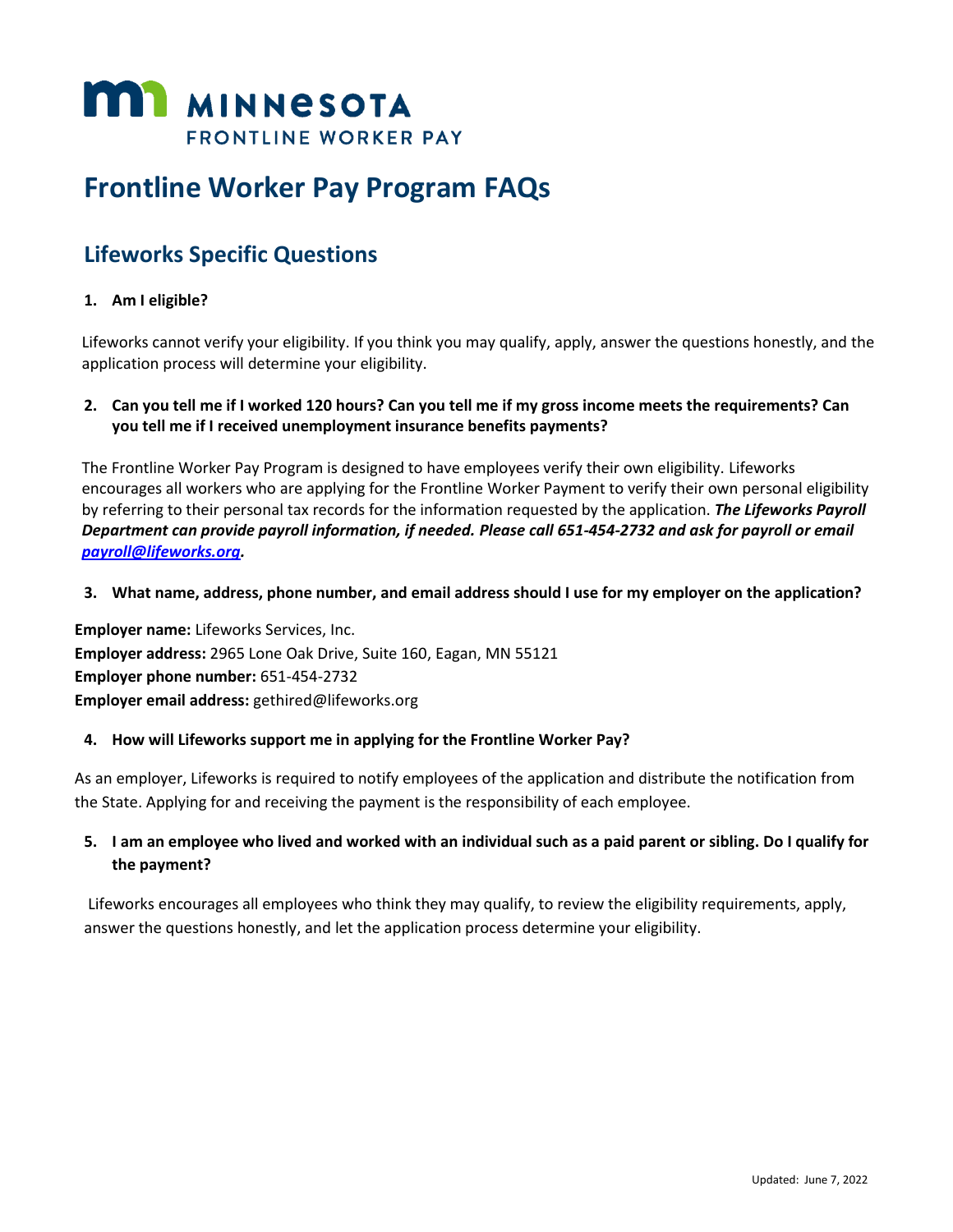# **Eligibility**

## **1. Who is eligible?**

To be eligible for Frontline Worker Pay, an applicant must:

- have been employed at least 120 hours in Minnesota in one or more frontline sectors between March 15, 2020, and June 30, 2021;
- for at least 120 hours worked during this time period the applicant
	- $\circ$  was not able to telework or work remotely due to the nature of the individual's work and
	- o worked in close proximity to people outside of the individual's household;
- meet the income requirements; and
- have not received an unemployment insurance benefit payment for more than 20 weeks for the weeks between March 15, 2020, and June 26, 2021.
	- o How do I know if I received more than 20 weeks of unemployment?
		- $\triangleright$  You can access your unemployment insurance benefit history by following the instructions located on the Minnesota Unemployment Insurance's "Print [payment](https://www.uimn.org/applicants/getpaid/print-payment-history/index.jsp) [history" webpage](https://www.uimn.org/applicants/getpaid/print-payment-history/index.jsp).

#### **2. What are the identified frontline sectors?**

The legislation identifies the following sectors in the definition of "frontline sector":

- 1. building services, including maintenance, janitorial and security;
- 2. child care;
- 3. courts and corrections;
- 4. emergency responders;
- 5. food service, including production, processing, preparation, sale and delivery;
- 6. ground and air transportation services;
- 7. health care;
- 8. long-term care and home care;
- 9. manufacturing;
- 10. public health, social service and regulatory service;
- 11. public transit;
- 12. retail, including sales, fulfillment, distribution and delivery;
- 13. schools, including charter schools, state schools and higher education;
- 14. temporary shelters and hotels; and
- 15. vocational rehabilitation.

#### **3. What are the income limits included in the eligibility criteria?**

To qualify for a payment, an individual's adjusted gross income\*, must be less than the following amounts for at least one of the 2020 or 2021 tax years:

- a. for an individual who was employed in an occupation with direct COVID-19 patient care responsibilities, \$350,000 for a married taxpayer filing a joint return and \$175,000 for all other filers; or
- b. for all other individuals, \$185,000 for a married taxpayer filing a joint return and \$85,000 for all other filers.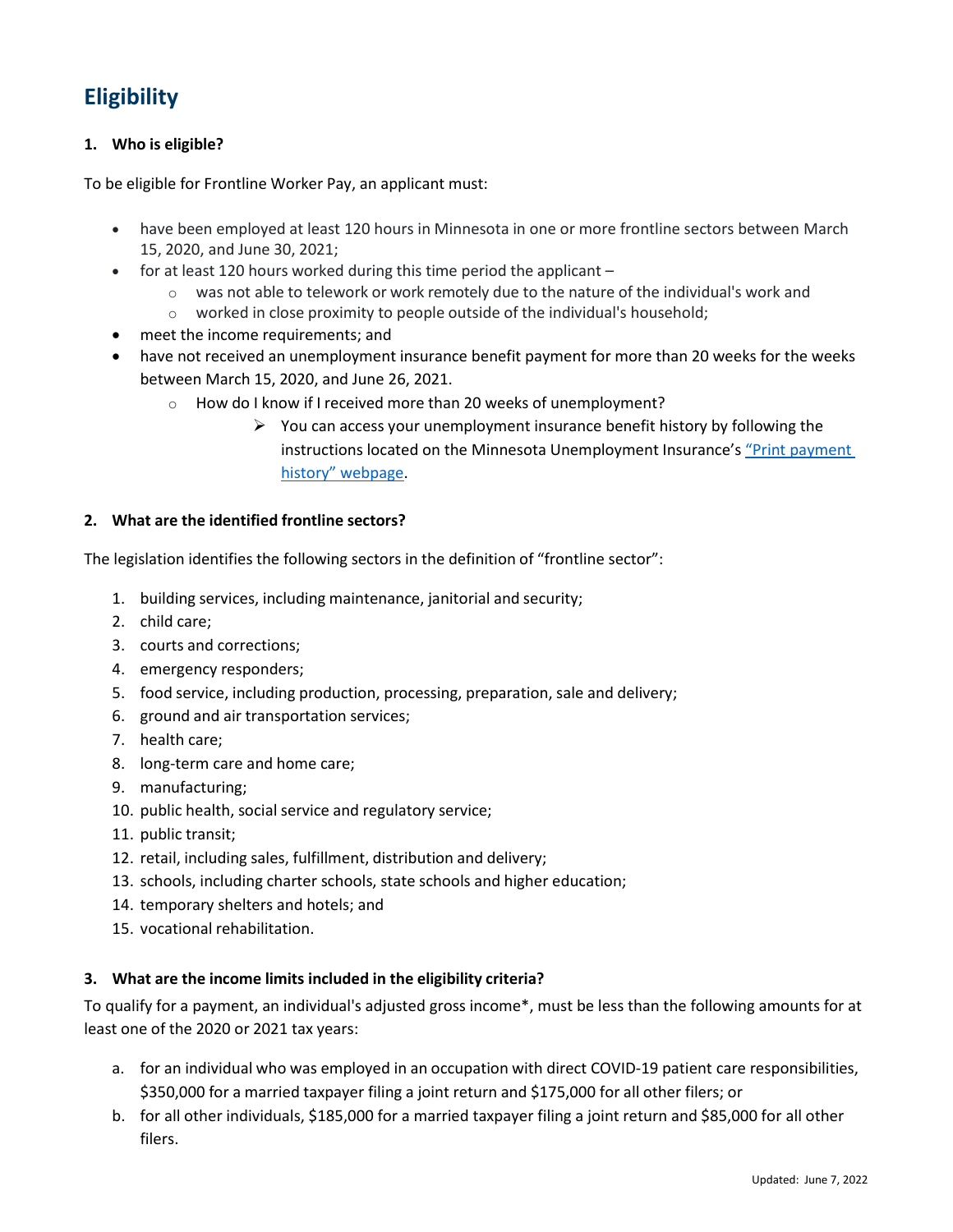## **4. To qualify for the higher adjusted gross income threshold, an individual must have had direct COVID-19 patient care responsibilities. What does "direct COVID-19 patient care responsibilities" mean?**

An employee had direct COVID-19 patient care responsibilities if they, as part of their assigned job duties, were responsible for providing direct care to a patient, resident or individual who was diagnosed with COVID-19.

#### **5. What does it mean to work "in close proximity to individuals outside of the individual's household"?**

"Close proximity to individuals outside of the individual's household" means within six feet of individuals with whom the applicant does not live.

## **6. Does a person who voluntarily chose to work at the workplace rather than telework meet the eligibility criteria of "not able to telework"?**

No, to meet this eligibility criteria, the applicant must not have had an option to perform work remotely or in telework status.

#### **7. Can family members apply on behalf of otherwise eligible workers who have died?**

No, the legislation requires that the individual must apply to the commissioner of labor and industry and, as part of the application, must certify to the commissioner that they meet the eligibility requirements.

## **8. What are some examples of industries that were not included in the identified "frontline sectors" in the Frontline Worker Pay law?**

Some examples of industries not included in the definition of "frontline sectors" include the professional, scientific, and technical services industry, the information services industry, the finance and insurance industry, the utilities industry, the construction industry and the arts, entertainment and recreation industries.

#### **9. Does work as an independent contractor orsole proprietor qualify for Frontline Worker Pay?**

No, the eligibility criteria include the requirement that the worker be "employed." Independent contractors and sole proprietors are not employees.

#### **10. What does it mean to be "employed for at least 120 hours"?**

The eligibility criteria requires that the applicant be an employee in an employer-employee relationship in a frontline sector for at least 120 hours during the identified time period.

#### **11. Are volunteers eligible for frontline worker pay?**

No, the eligibility criteria include the requirement that the worker be "employed." A volunteer is someone who voluntarily donates work and who receives no monetary compensation for the donated work.

#### **12. Are temporary employees eligible for frontline worker pay?**

Yes, a temporary worker is eligible if the individual is employed in one of the identified frontline sectors and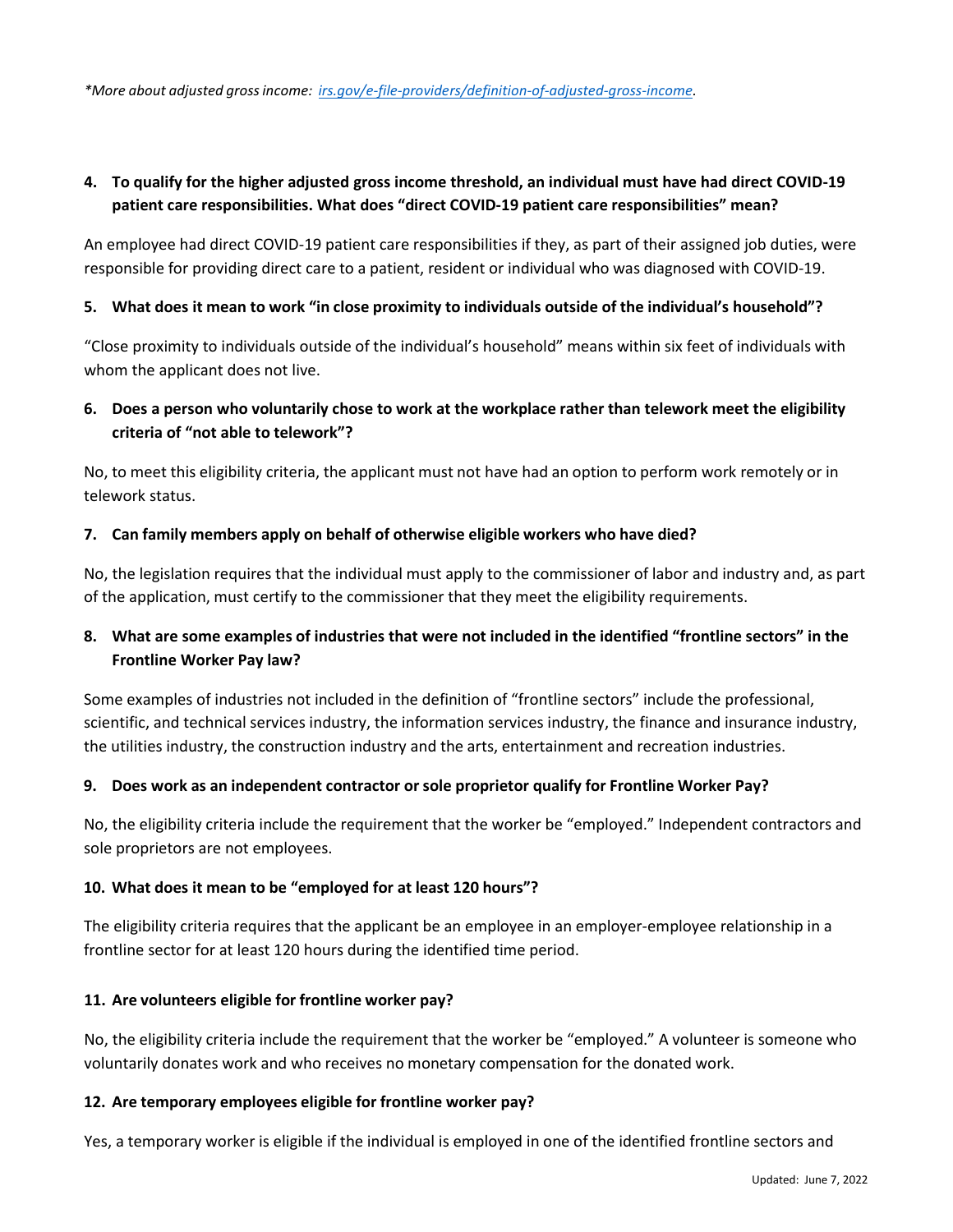meets the eligibility criteria set forth in the legislation.

#### **13. Do you have to be a resident of Minnesota to be eligible for frontline worker pay?**

No, Minnesota residency is not one of the eligibility criteria set forth in the legislation. However, to be eligible, the applicant must have been employed for at least 120 hours within Minnesota and the other eligibility criteria must be met.

## **Applications, appeals**

#### **14. Where do I apply?**

During the application period, eligible frontline workers can apply at [frontlinepay.mn.gov.](http://www.frontlinepay.mn.gov/) In accordance with the legislation, the application will be open for 45 calendar days.

#### **15. What is the application deadline? Are there any other deadlines I need to know?**

The application will remain open for 45 calendar days. The anticipated application period will be open from Wednesday, June 8, through Friday, July 22, 2022. These dates are subject to change. If an application is denied, applicants have 15 days from notice of the denial to appeal the denial. All denials will be communicated by email correspondence.

#### **16. Will I receive my payment quicker if I apply early in the application window?**

No, all applications will be processed at the same time and payments will not be made to any eligible frontline workers until after all applications are processed and the appeals period is over.

#### **17. What will I need to know when I apply?**

The applicant should be prepared to certify that they meet all eligibility requirements. The application will request the following information: name, address, phone number, email address, date of birth, Social Security number or Individual Tax Identification Number, employer name, employer address, employer phone number, employer email address, dates of relevant employment and job title.

The application will use knowledge-based authentication (KBA) to prove the applicant's identity. The KBA process will require basic information factors, such as name, address and date of birth, which will be used to compile knowledge questions. If KBA questions cannot be generated, the applicant will be asked to verify their identification by scanning an image of an eligible identifying document: passport, I.D. card, driver's license or residence permit. A list of eligible identifying documents can be found here: [List of supported documents](https://www.veriff.com/supported-countries) – [Veriff.](https://www.veriff.com/supported-countries)

The applicant will also be required to choose a form of payment in the event they are deemed eligible for Frontline Worker Pay. The applicant can choose between a direct deposit via an ACH transfer or a prepaid debit card. If the applicant prefers an ACH transfer, they will need to provide their bank routing number and account number.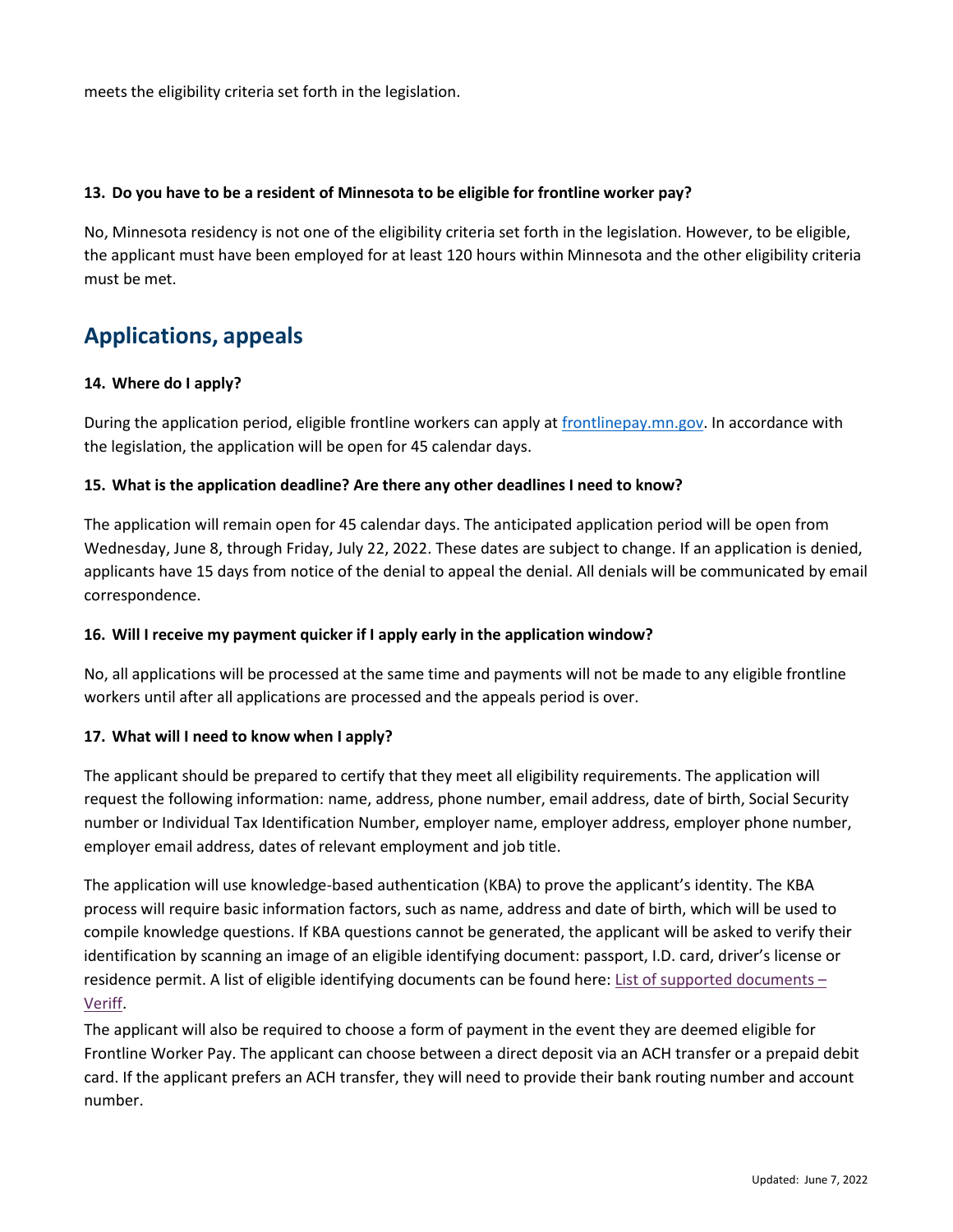## **18. Is my employer required to do anything for me to be deemed eligible for Frontline Worker Pay?**

No, an employer is not required to provide documentation or other verification for an application to be processed. The application will require the worker to certify that they meet all eligibility requirements and provide necessary information for verification. The applicant will also be asked to provide authorization for the state to reach out to their current or former employer for purposes of eligibility verification if that is deemed necessary during application review.

### **19. What if my application is not approved?**

If you are notified that your application has been denied, you have the right to appeal the decision within 15 days. To appeal you must follow the instructions in the notification of the denial sent to your email address and include the information necessary to address the eligibility requirements and dispute the reason for denial. The commissioner of the Department of Labor and Industry's decision on an appeal is final.

### **20. How will the applications be verified? How will paying fraudulent claims be avoided?**

Applications and eligibility criteria will be verified using information submitted during the application processand during verification processes conducted by the Minnesota Department of Labor and Industry, the Minnesota Department of Employment and Economic Development and the Minnesota Department of Revenue.

## **Payments**

#### **21. When will I get paid and how much will I receive?**

After all the applications have been received and the appeals period has ended, money dedicated to Frontline Worker Pay will be evenly divided among all eligible frontline workers whose application was approved. The payments cannot exceed \$1,500. Payments are expected in early fall depending on the time necessary for processing applications, appeals and payments.

#### **22. Will I have to pay taxes on my bonus?**

For Minnesota purposes, the frontline worker payment will not be taxable. The Department of Revenue expects the income to be subtracted from federal adjusted gross income on the 2022 Schedule M1M, Income Additions and Subtractions. For federal purposes, the payment is included in federal adjusted gross income.

#### **23. Will frontline worker payments be considered income for determination of public assistance programs?**

Frontline worker payments will not be considered income, assets or personal property for purposes of determining eligibility or recertifying eligibility for:

- child care assistance programs under Minnesota Statutes, chapter 119B;
- general assistance, Minnesota supplemental aid and food support under Minnesota Statutes, chapter 256D;
- housing support under Minnesota Statutes, chapter 256I;